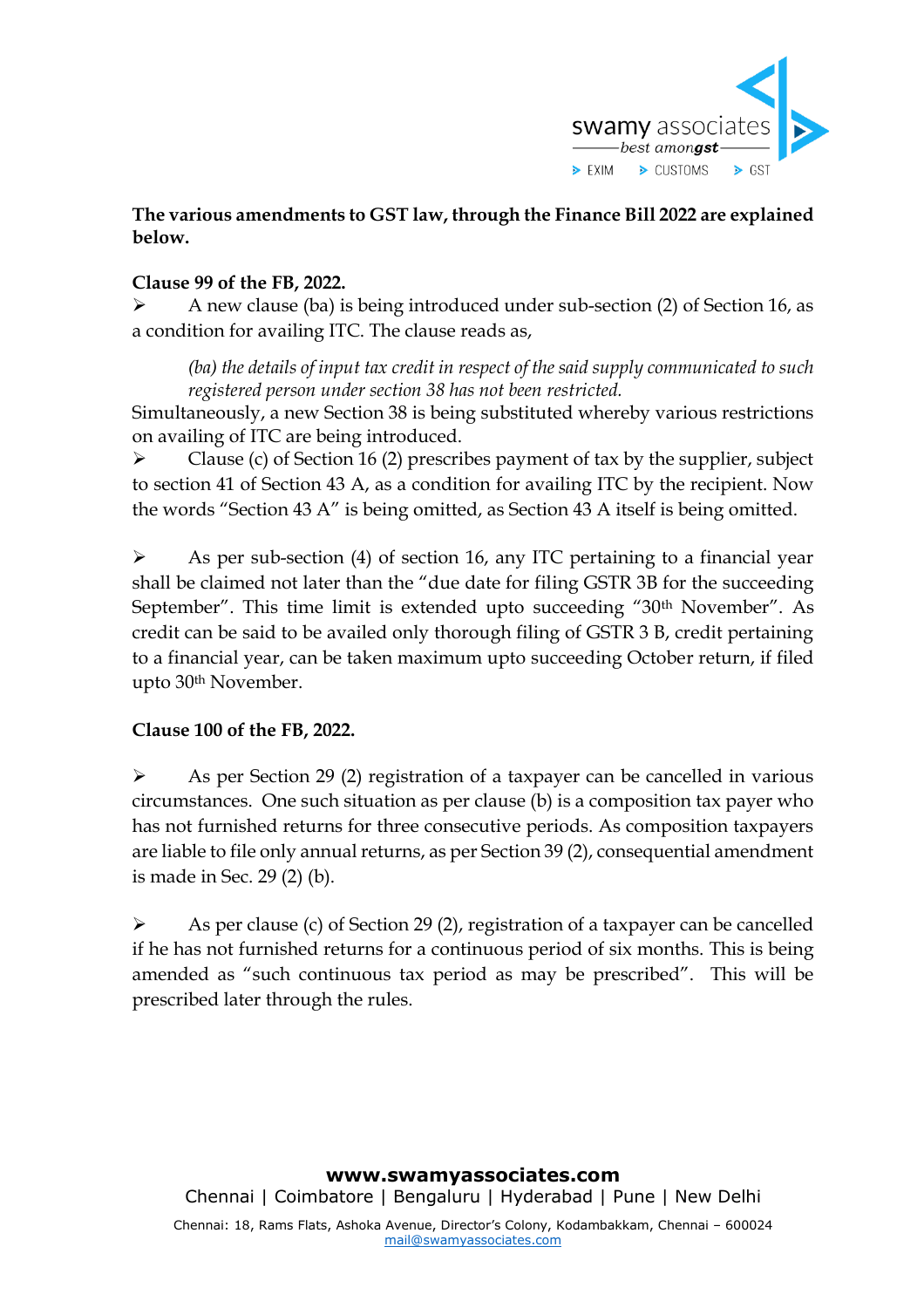

## **Clause 101 of the FB, 2022.**

➢ As per Section 34 (2), credits notes under specified circumstances can be issued upto the due date for filing GSTR 3 B return for succeeding September. This is being amended permitting time upto succeeding 30th November. The Credit Notes pertaining to a financial year can be declared in the GSTR 1 returns filed upto 30th November, which means the Credit Notes can be incorporated upto the succeeding October month GSTR 1, if it is filed anytime upto 30<sup>th</sup> November.

## **Clause 102 of the FB, 2022.**

Section 37 deals with return on outward supply, i.e. GSTR 1. After the words "shall furnish electronically" in sub-section (1), the following is added "subject to such conditions and restrictions and".

➢ With regard to communication of details of outward supplies to recipients, the words "shall be communicated to the recipient of the said supplies within such time and in such manner as may be prescribed" is substituted with "shall, subject to such conditions and restrictions, within such time and in such manner as may be prescribed, be communicated to the recipient of the said supplies".

➢ The following first proviso under Section 37 (1) is omitted.

*Provided that the registered person shall not be allowed to furnish the details of outward supplies during the period from the eleventh day to the fifteenth day of the month succeeding the tax period.*

➢ The following sub-section (2) of Section 37 is omitted.

*(2) Every registered person who has been communicated the details under subsection (3) of section 38 or the details pertaining to inward supplies of Input Service Distributor under sub-section (4) of section 38, shall either accept or reject the details so communicated, on or before the seventeenth day, but not before the fifteenth day, of the month succeeding the tax period and the details furnished by him under subsection (1) shall stand amended accordingly.*

#### **www.swamyassociates.com**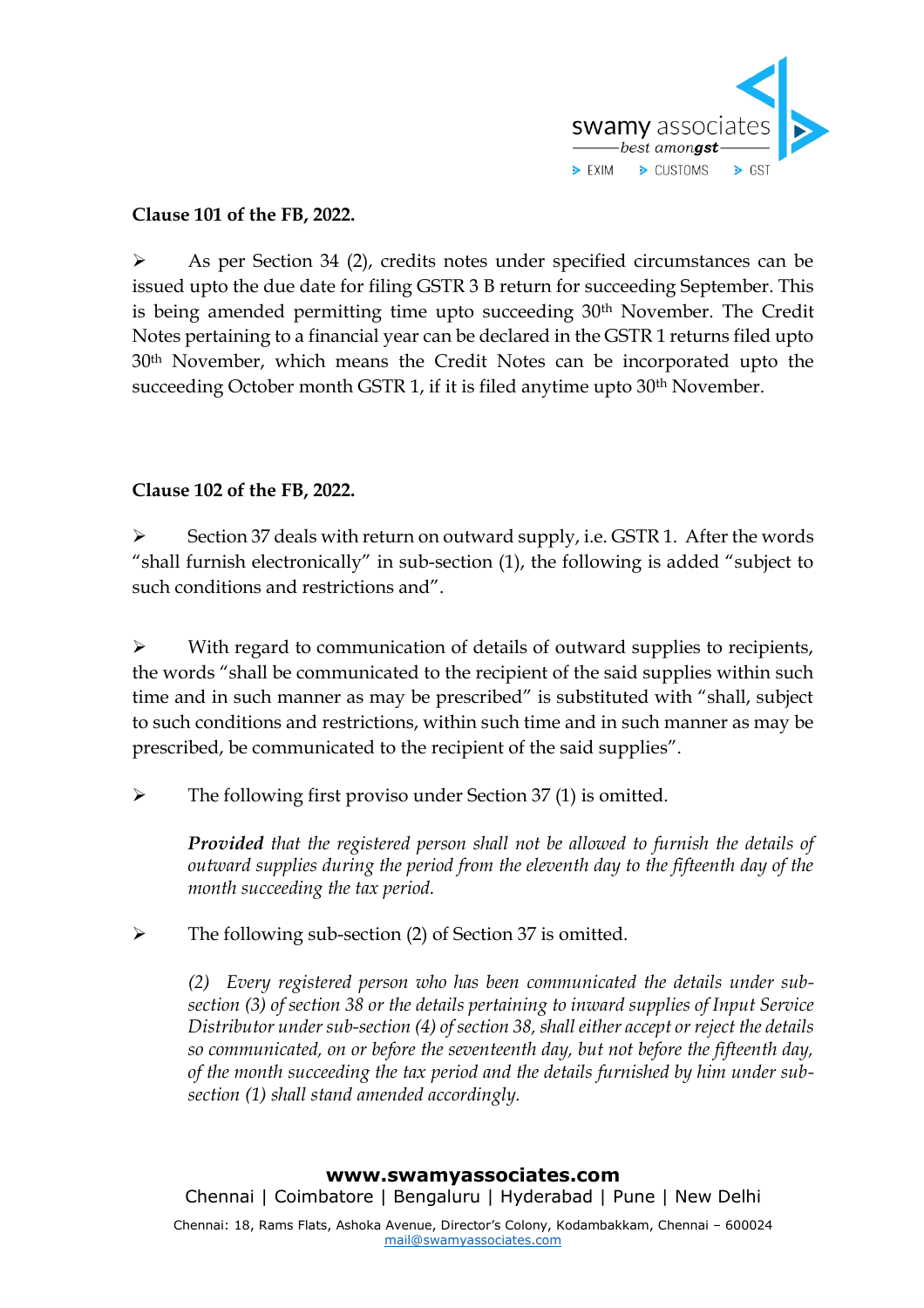

➢ Sub-section (3) of Section 37 allows a taxpayer to correct any mistakes or errors in GSTR 1. There is reference to Section 42 and 43 in this sub-section which is being removed, as sections 42 and 43 are being omitted.

➢ A new sub-section (4) is being added under Section 37, which prohibits a person from filing GSTR 1 for a period, if he has not filed GSTR 1 for any previous period. But this may be relaxed by Government in given cases.

# **Clause 103 of the FB, 2022.**

➢ Section 38 deals with filing of return of inward supplies. The whole section is now substituted with a new section. As per the new section, the details of outward supplies furnished by suppliers will be communicated to the recipients (GSTR 2B). GSTR 2 B itself will indicate, which credit may be available to the recipient and which may not be available.

In the below cases, the credit would be indicated as not available. More clarity in this regard could emerge only when the relevant rules are framed.

- Invoices issued for the clearances made before registration, to the extent prescribed.
- Supplier defaulted in payment of tax for specified period.
- Supplier whose difference between GSTR 1 and GSTR 3 B is more than a specified limit.
- Supplier who has availed excess credit.
- Supplier who has defaulted compulsory cash payment requirement.

# **Clause 104 of the FB, 2022**

➢ Various amendments are proposed in Section 39, which deals with filing of monthly return (GSTR 3B).

➢ The due date for filing return by non-resident taxable person is preponed to 13<sup>th</sup> of succeeding month from 20<sup>th</sup> of succeeding month.

➢ New proviso substituted under sub-section (7), enabling Government to prescribe the manner of payment of tax by those who opt for quarterly return.

➢ The time limit for carrying out any corrections in GSTR 3 B is extended from 20th October to 30th November of succeeding year.

➢ As per sub-section (10) GSTR 3 B for a period cannot be filed, if GSTR 3B for any preceding period has not been filed. Now, additionally, it is proposed that if GSTR 1 is not filed for any tax period, then GSTR 3B also cannot be filed for the said period.

### **www.swamyassociates.com**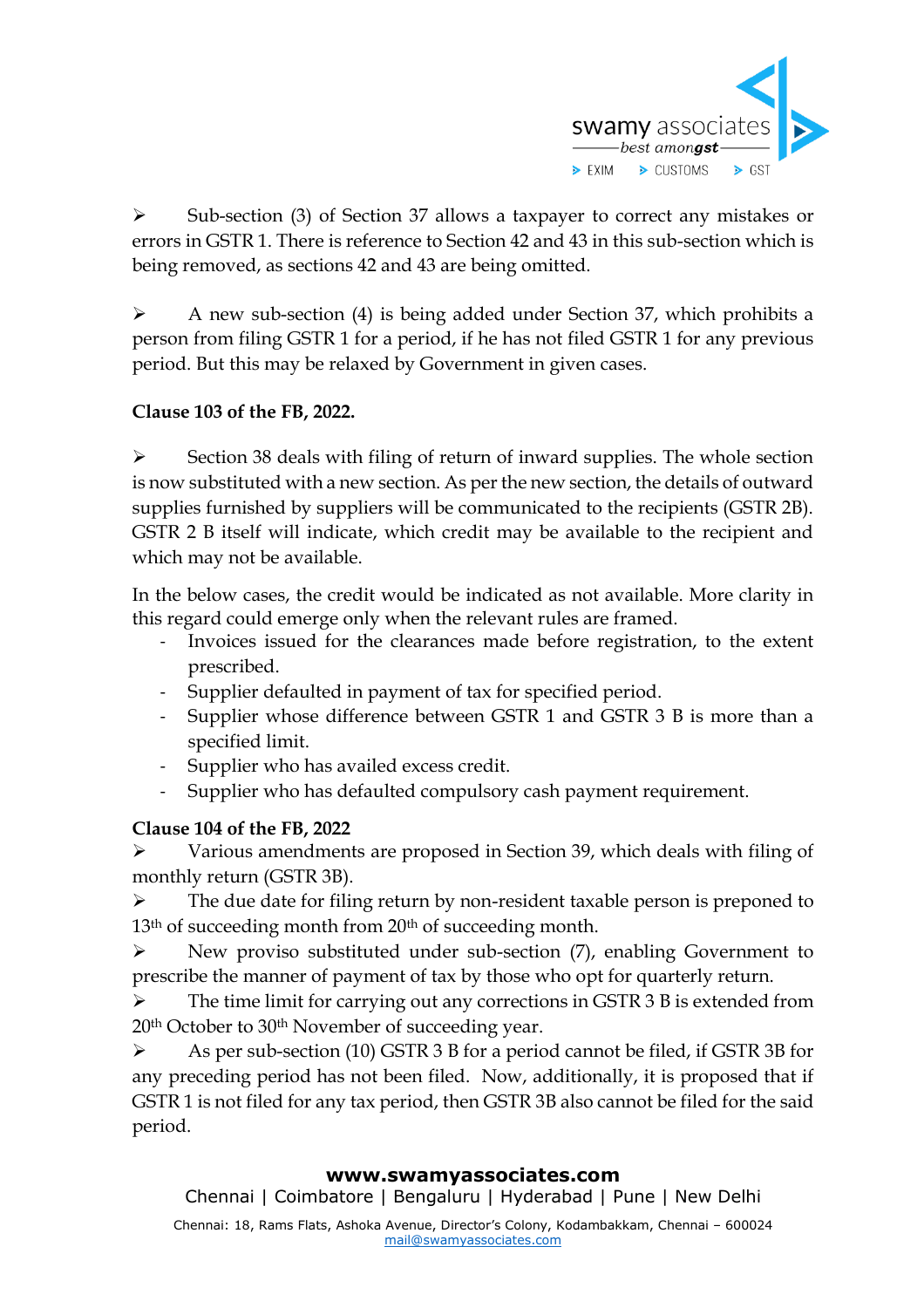

# **Clause 105 of the FB, 2022**

➢ Section 41 deals with provisional claim of ITC. This section is substituted with a new provision.

 $\triangleright$  There is a stipulation that if the supplier has not paid the tax, the recipient has to reverse ITC. It is not known whether any functionality in this regard to enable the recipient to know whether the supplier has paid tax for the supply or not, would be introduced in due course.

## **Clause 106 of the FB, 2022**

➢ Sections, 42, 43 and 43 A have been omitted. Section 42 and 43 were dealing with the matching provisions, which were never implemented. Section 43 A has not come into effect at all.

## **Clause 107 of the FB, 2022.**

➢ Section 47 deals with levy of late fee for delay in filing various returns. From this section inward supply return is omitted, as Section 38 is now amended and there would be no inward return. Further, late fee is also prescribed for delay in filing returns by those tax payers who are liable to collect tax at source, under section 52.

### **Clause 108 of the FB, 2022.**

➢ Section 48 deals with the role of GST Practitioners. Reference to Section 38 is removed from this section.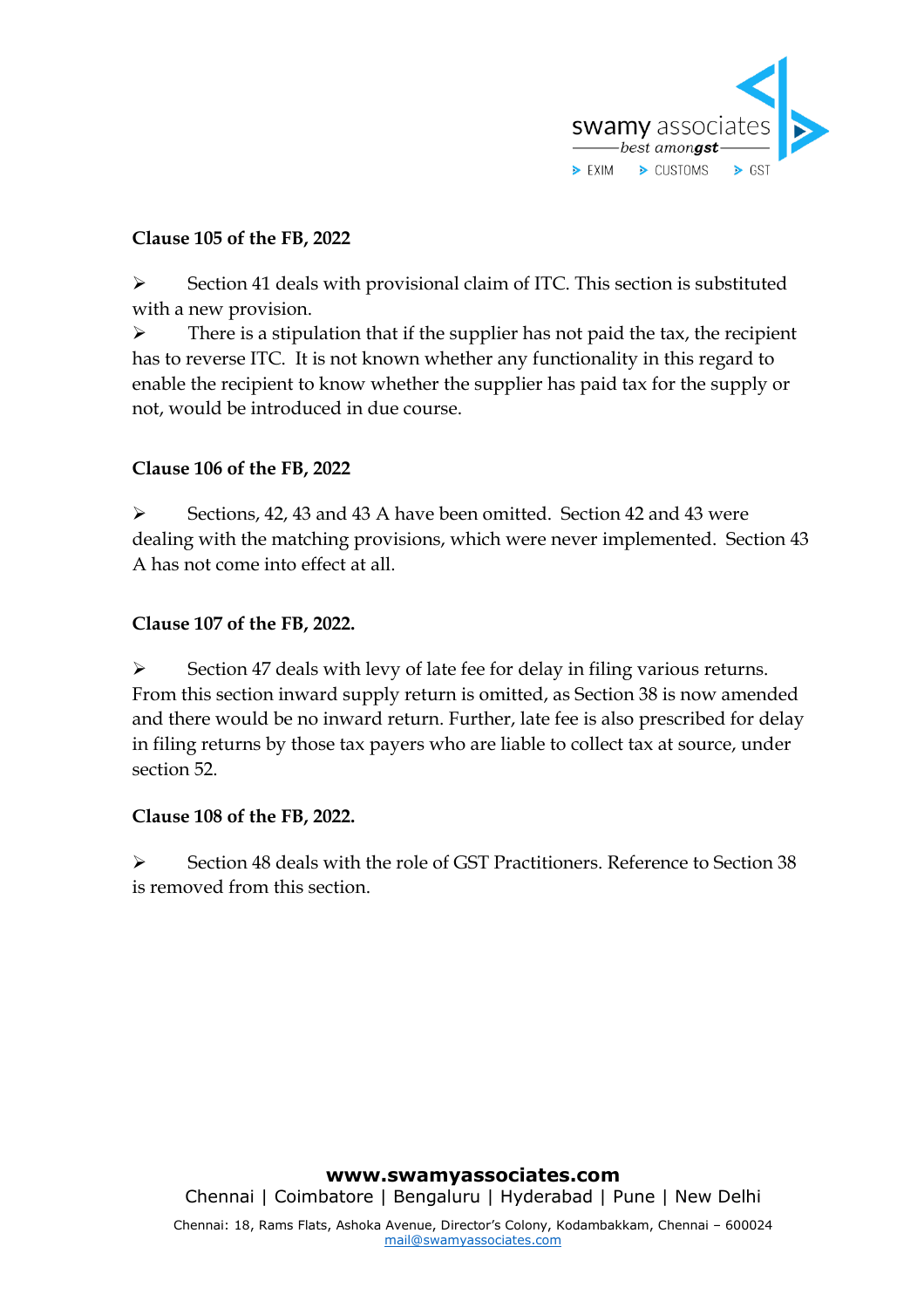

# **Clause 109 of the FB, 2022.**

➢ Various amendments are proposed in Section 49 of the Act dealing with payment of tax.

➢ At present any amount lying in Electronic Cash Ledger of a registerer person can be transferred between various heads. Now transfer is to be allowed between all registrations (distinct persons) of the same entity.

➢ Rule 86 B of CGST Rules, 2017 prescribes that certain clauses of tax payers can utilise ITC for payment of tax only to an extent of 99 %. An enabling provision in this retard is created by inserting sub-section (12) to Section 49.

## **Clause 110 of the FB, 2022**

➢ A new sub-section (3) to Section 50 is being substituted, with retrospective effect from 01.07.2017, which clearly provides that interest on wrongly availed ITC would be applicable only when such wrongly availed ITC is utilised. Further, all the notifications, prescribing 24 % rate of interest under the erstwhile Section 50 (3) are retrospectively amended vide clauses 115, 118 and 121 of the FB, 2022 and the rate is reduced to 18 % with effect from 01.07.2017.

### **Clause 111 of the FB, 2022.**

 $\triangleright$  The time limit for filing of returns by the taxpayers who are liable to collect tax at source under section 52 of the Act is extended to succeeding 30th November, from the due date for filing September month return by such persons.

### **Clause 112 of the FB, 2022.**

➢ Section 54 deals with refund. Now any excess amount lying in Electronic Cash Ledger can be claimed as refund through GSTR 3B. This provision is being amended to provide that a separate refund application is required to be made in this regard.

➢ The time limit for claiming refund by United Nations Organisations and other notified agencies is extended from six months to two years.

As per sub-section (10) when refund is sanctioned under sub-section (3) [ refund on account of zero rated supplies and on account of inverted rate structure), the said refund can be adjusted towards recovery of any liability payable by the person. Now, the scope of this provision is widened by removing the reference to sub-section (3) and all refunds would now subjected to sub-section (10).

### **www.swamyassociates.com**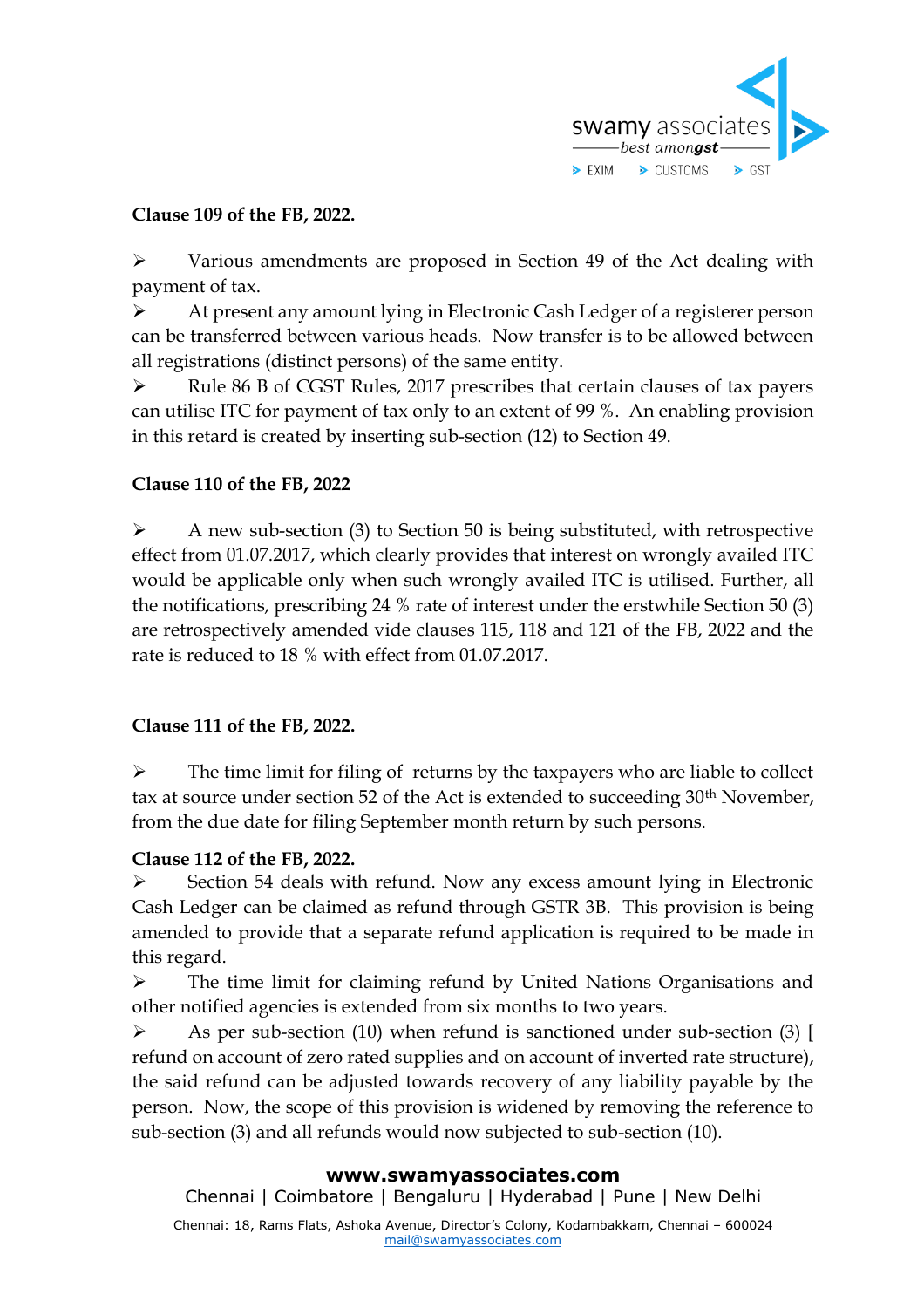

 $\triangleright$  There was no specific provision as to what is the "relevant date" for claiming refund on account of supplies to SEZ units / SEZ developers, from which the two years time limit has to be computed. Now it is being prescribed that the relevant date shall be date of filing GSTR 3B by the supplier.

# **Clause 113 of the FB, 2022.**

➢ Section 168 of the CGST Act, empowers the Board to issue various instructions. The reference to Section 38 is removed from Section 168.

## **Clauses 114 to 123 of the FB, 2002.**

These clauses provide for various retrospective amendments, the details of which are tabulated below.

| Clause in   | <b>Details</b>                                                                                                                                                                                                                                                                                                                                                                                                                                             |                                                                                                                                                                                                                                                                                                         |
|-------------|------------------------------------------------------------------------------------------------------------------------------------------------------------------------------------------------------------------------------------------------------------------------------------------------------------------------------------------------------------------------------------------------------------------------------------------------------------|---------------------------------------------------------------------------------------------------------------------------------------------------------------------------------------------------------------------------------------------------------------------------------------------------------|
| the         |                                                                                                                                                                                                                                                                                                                                                                                                                                                            | <b>Remarks</b>                                                                                                                                                                                                                                                                                          |
| Finance     |                                                                                                                                                                                                                                                                                                                                                                                                                                                            |                                                                                                                                                                                                                                                                                                         |
| <b>Bill</b> |                                                                                                                                                                                                                                                                                                                                                                                                                                                            |                                                                                                                                                                                                                                                                                                         |
| 114         | Giving retrospective effect to the<br><b>GST</b><br>portal, viz.,<br>"www.gst.gov.in" for<br>all<br>purposes. Earlier it was notified<br>as the common portal only for<br>certain specified purposes, viz.,<br>"furnishing of returns and<br>computation and settlement of<br>Integrated tax". Now it is<br>notified for all purposes, except<br>for E-invoicing purposes, for<br>which separate portals are<br>notified 69/2019 C.T.<br>Dt.<br>13.12.2019 | Originally, www.gst.gov.in was notified as<br>the common portal, vide Notification 4/2017<br>C.T. DT. 19.06.2017, w.e.f. 22.06.2017. Later<br>this notification was superseded vide<br>Notification 9/2018 C.T. Dt. 23.01.2018,<br>whereby Eway Bill portal was also separately<br>notified.            |
| 115         | Vide Notification 13/2017 C.T.<br>Dt. 28.06.2017 the rate of interest<br>for the purposes of Sec.50 (3) was<br>notified as 24%, which is now<br>being retrospectively amended<br>to 18%, w.e.f 01.07.2017.                                                                                                                                                                                                                                                 | Similar retrospective amendment is being<br>made in respect of Notification 6/2017 I.T. Dt.<br>28.06.2017, vide clause 118 of the Finance Bill.<br>Similar retrospective amendment is being<br>made in respect of Notification 10/2017 U.T.T<br>Dt. 30.06.2017, vide clause 121 of the Finance<br>Bill. |

#### **www.swamyassociates.com**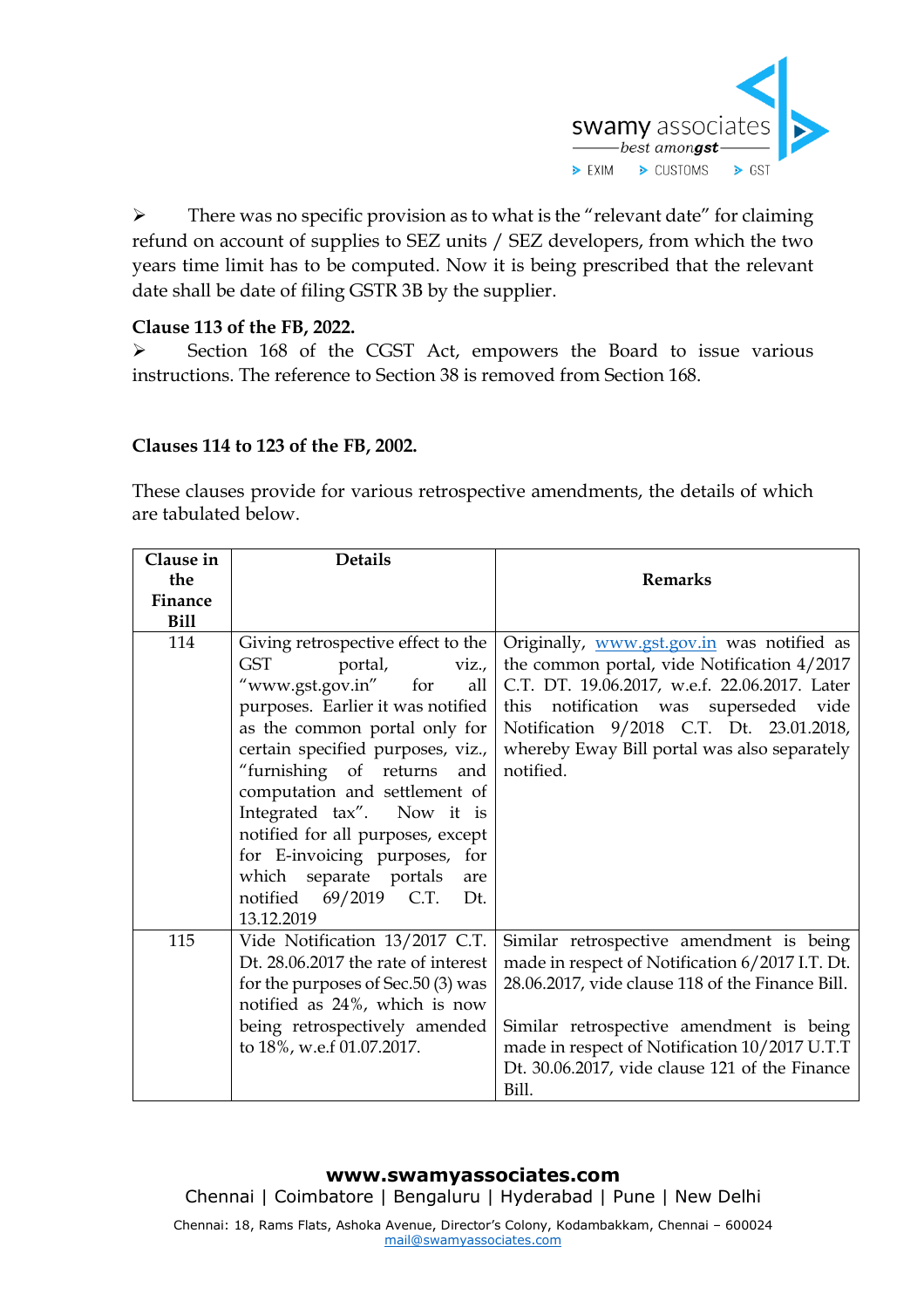

| 116 | This clause seeks to provide that<br>notwithstanding<br>anything<br>contained in<br>Notification<br>No.01/2017-CT<br>(Rate) dated 28.06.2017 no CGST<br>should be levied or collected in<br>respect of supply of unintended<br>waste generated during the<br>production of fish meal, for the<br>period from<br>01.07.2017<br>to<br>30.09.2019.                                                                                                                                                                           | Similar retrospective amendment is being<br>made in respect of Notification 1/2017 I.T<br>(Rate) Dt. 28.06.2017, vide clause 119 of the<br>Finance Bill.<br>Similar retrospective amendment is being<br>made in respect of Notification 1/2017 U.T.T<br>(Rate) Dt. 28.06.2017, vide clause 122 of the<br>Finance Bill.   |
|-----|---------------------------------------------------------------------------------------------------------------------------------------------------------------------------------------------------------------------------------------------------------------------------------------------------------------------------------------------------------------------------------------------------------------------------------------------------------------------------------------------------------------------------|--------------------------------------------------------------------------------------------------------------------------------------------------------------------------------------------------------------------------------------------------------------------------------------------------------------------------|
| 117 | This<br>provides<br>that<br>clause<br>Notification No.25/2019-<br><b>CT</b><br>(Rate) dated 30.09.2019<br>shall<br>have retrospective effect from<br>01.07.2017.<br>The<br>Notification<br>said<br>No.25/2019-CT<br>(Rate)<br>dated<br>30.09.2019<br>declares<br>that<br>"Services by way of grant of<br>alcoholic liquor license against<br>consideration in the form of<br>license fee or application fee or<br>by whatever name it is called"<br>shall neither be treated as supply<br>of goods or supply of services. | Similar retrospective amendment is being<br>made in respect of Notification 24/2019 I.T<br>(Rate) Dt. 30.09.2019, vide clause 120 of the<br>Finance Bill.<br>Similar retrospective amendment is being<br>made in respect of Notification 25/2019 U.T.T<br>(Rate) Dt. 30.09.2019, vide clause 123 of the<br>Finance Bill. |

### **Restriction in filing returns – summarised.**

Under Rule 59 (6) of the CGST Rules, as amended by Notification 35/2021 C.T. Dt. 24.09.2021, w.e.f. 01.01.2022, if GSTR 3B for preceding tax period is not filed, GSTR 1 for current tax period cannot be filed.

The FB 2022 proposes to add sub-section (4) to Section 37, whereby if GSTR 1 for any preceding month is not filed, GSTR 1 for any subsequent period cannot be filed. As per Section 39 (10) if GSTR 3 B for any previous tax period is not filed, GSTR 3 B for any subsequent period cannot be filed. This provision is further proposed to be amended through FB 2022, in Section 39 (10), to the effect that in addition to the above, if GSTR 1 for the period is not filed, GSTR 3 B also cannot be filed. After the FB is enacted, the position will be as below.

#### **www.swamyassociates.com**